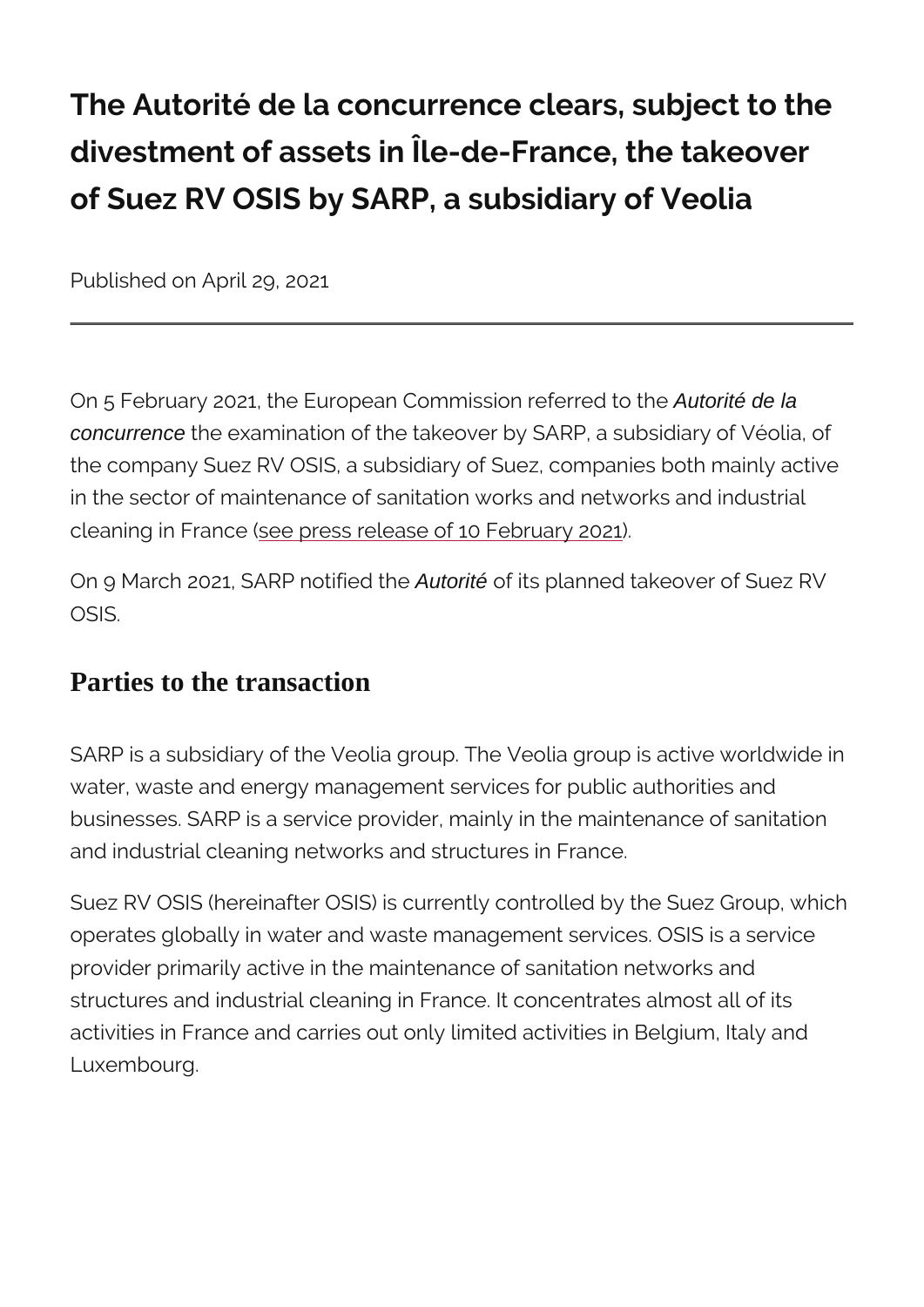This transaction was reviewed independently of the acquisition transaction of Suez by Veolia, announced on 30 August 2020 and currently underway. In the transaction cleared today by the Autorité, Veolia will acquire the assets of Suez RV OSIS directly from the Suez group.

## **Markets examined**

The parties mainly provide cleaning services, and more particularly maintenance of sanitation networks and structures.

To analyse the impact of this takeover on competition, the Autorité de la concurrence interviewed competitors and customers of the parties to the transaction in this sector. This consultation enabled an in-depth examination of the structure and functioning of this sector and led to the identification of certain activities which should be the subject of particularly careful analysis.

Thus, the **Autorité** considered, for the first time, the existence of new markets relating to the maintenance of sanitation networks and works, building hygiene and the inspection of sanitation networks.

## **The Autorité identified competition concerns in Île-de-France**

At the end of its analysis, the **Autorité** noted that the parties together would hold important positions in the maintenance of networks and sanitation facilities for communities in Île-de-France, without other competitors being able to effectively counterbalance their market power. It therefore considered that the transaction entailed a risk of harming competition, by strengthening SARP in this market and depriving local authorities of a competitive alternative.

## **Proposed commitments**